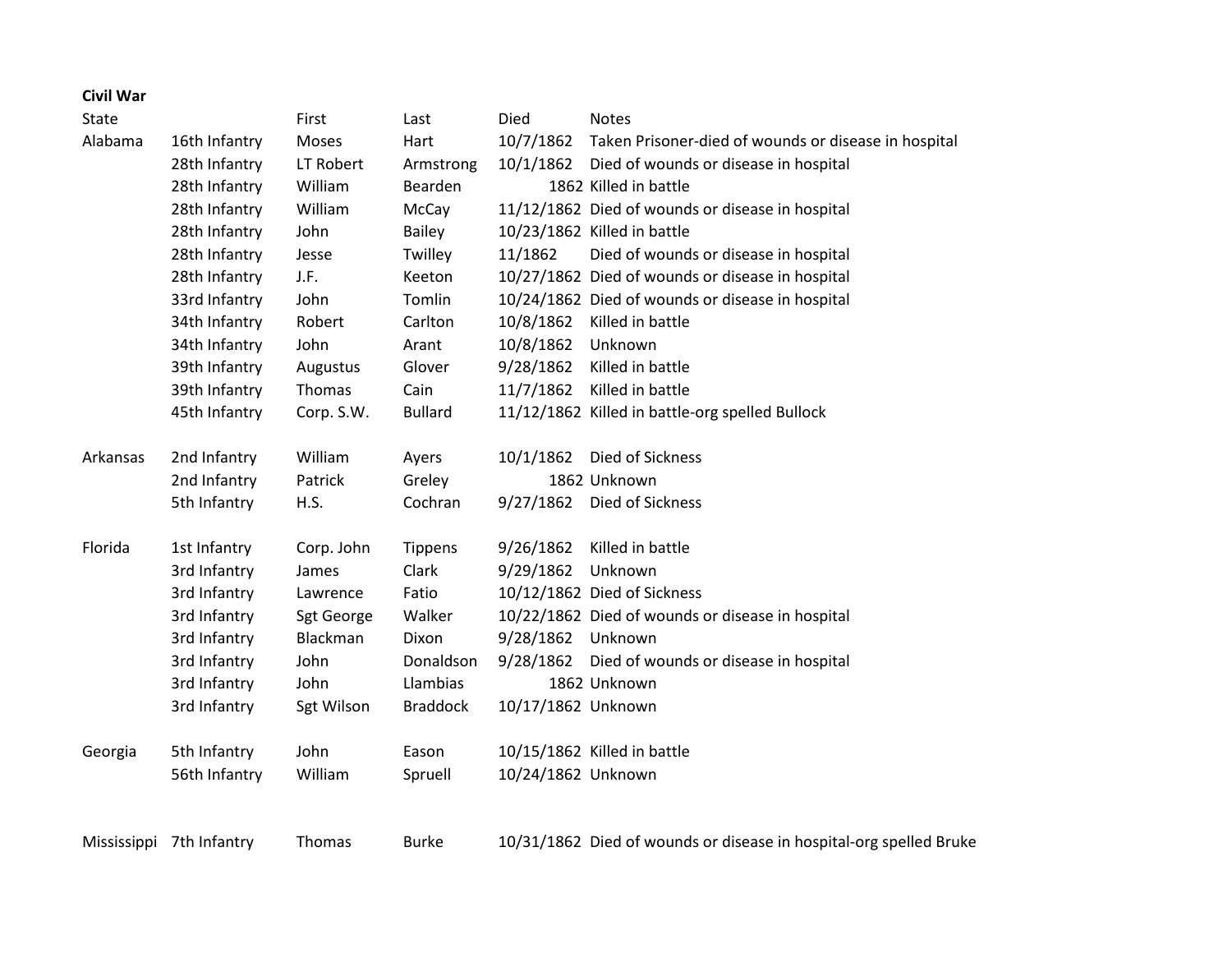|                  | 8th Infantry                | William           | Finley        | 9/29/1862          | Killed in battle                               |
|------------------|-----------------------------|-------------------|---------------|--------------------|------------------------------------------------|
|                  | 10th Infantry               | B.F.              | Cowley        | 10/3/1862          | Died of sickness-fined \$50 for losing bayonet |
|                  | 27th Infantry               | William           | Cowley        | 9/30/1862          | Unknown                                        |
|                  | 32nd Infantry               | George            | Strickland    | 9/26/1862          | Died of sickness                               |
|                  | 32nd Infantry               | John              | Courson       | 10/1/1862          | Died of sickness                               |
|                  | 32nd Infantry               | Martin            | Ducan         | 10/1/1862          | Died of sickness                               |
|                  | 32nd Infantry               | Abraham           | Gassett       | 10/1/1862          | Died of sickness                               |
|                  | 34th Infantry               | Albert            | Wilson        | 10/3/1862          | Died of sickness                               |
|                  | 34th Infantry               | John              | Coker         |                    | 11/10/1862 Died of sickness                    |
|                  | 34th Infantry               | William           | Box           | 9/24/1862          | Killed in battle                               |
|                  | 37th Infantry               | Charles           | Allerson      | 10/8/1862          | Died of wounds or disease in hospital          |
|                  | 41st Infantry               | Samuel            | Caples        |                    | 10/30/1862 Killed in battle                    |
|                  | 41st Infantry               | William           | Dudley        |                    | 10/20/1862 Died of sickness                    |
|                  | 37th Infantry               | Elijah            | Smith         |                    | 1862 Died of sickness                          |
|                  | South Caroli 10th Infantry  | Edward            | Ray           | 10/4/1862          | Killed in battle                               |
|                  | 19th Infantry               | James             | Dunn          |                    | 10/15/1862 Died of sickness                    |
|                  | Calvary                     | John              | <b>Badder</b> |                    | 1862 Unknown-not listed before                 |
|                  | ŗ                           | Joseph            | Robinson      |                    | 1862 Unknown-not listed before                 |
| <b>Tennessee</b> | 2nd Infantry                | William           | Laughlin      |                    | 1861 Killed in battle                          |
|                  | 5th Infantry                | <b>Sgt Samuel</b> | Kendall       |                    | 10/27/1862 Died of sickness                    |
|                  | 17th Infantry               | Mitchell          | Fowler        |                    | 11/3/1862 Died of sickness                     |
|                  | 33rd Infantry               | Michael           | Roach         | 10/13/1862 Unknown |                                                |
|                  | 44th Infantry Con Pvt James |                   | Spray         |                    | 10/13/1862 Died of sickness                    |
|                  | 44th Infantry Con Lt John   |                   | Isom          |                    | 11/11/1862 Died of sickness                    |
|                  | 154 Infantry                | Thomas            | Carlin        | 10/26/1862 Unknown |                                                |
|                  | Unknown St 9th Infantry     | Lt J.M.           | Pugh          | 10/2/1862          | Unknown                                        |
|                  | 9th Infantry                | John              | Green         |                    | 1863 Unknown                                   |
| Union            |                             | Pvt Steve         | Saddler       | 4/11/1884          | not listed before                              |
|                  |                             | Elisha            |               | 2/28/1899          | not listed before                              |
|                  |                             |                   | Stoner        |                    |                                                |